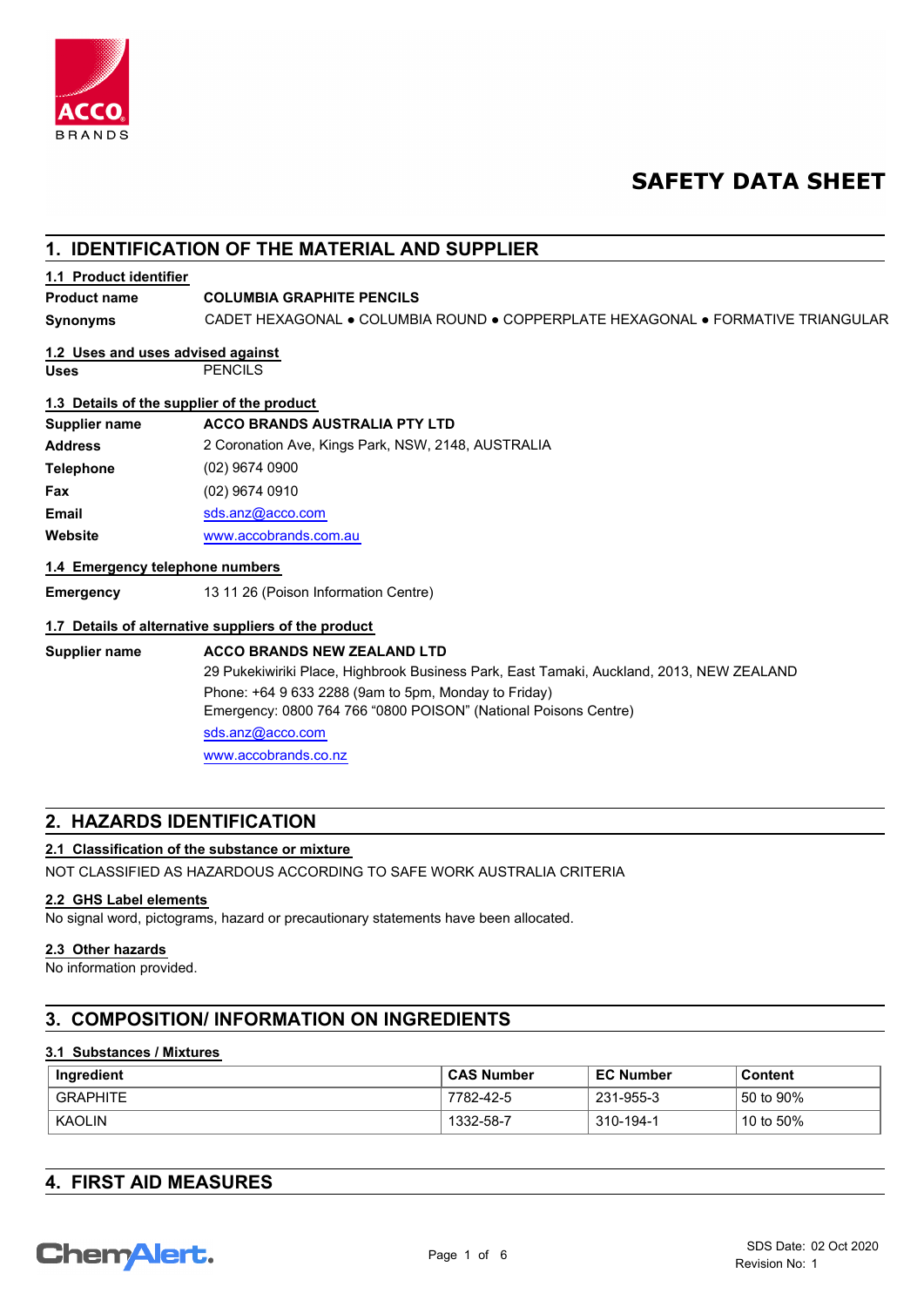#### **4.1 Description of first aid measures**

| Eye | If in eyes, hold eyelids apart and flush continuously with running water. Continue flushing until advised to |
|-----|--------------------------------------------------------------------------------------------------------------|
|     | stop by a Poisons Information Centre, a doctor, or for at least 15 minutes.                                  |
|     |                                                                                                              |

**Inhalation** If inhaled, remove from contaminated area. Apply artificial respiration if not breathing.

**Skin** If skin or hair contact occurs, remove contaminated clothing and flush skin and hair with running water.

For advice, contact a Poisons Information Centre on 13 11 26 (Australia Wide) or a doctor (at once). Due to product form and application, ingestion is considered unlikely. **Ingestion**

**First aid facilities** None allocated.

#### **4.2 Most important symptoms and effects, both acute and delayed**

Adverse effects not expected from this product under normal conditions of use.

#### **4.3 Immediate medical attention and special treatment needed**

Treat symptomatically.

# **5. FIRE FIGHTING MEASURES**

#### **5.1 Extinguishing media**

Use an extinguishing agent suitable for the surrounding fire.

#### **5.2 Special hazards arising from the substance or mixture**

Non flammable. May evolve toxic gases if strongly heated.

#### **5.3 Advice for firefighters**

No fire or explosion hazard exists.

#### **5.4 Hazchem code**

None allocated.

# **6. ACCIDENTAL RELEASE MEASURES**

#### **6.1 Personal precautions, protective equipment and emergency procedures**

Wear Personal Protective Equipment (PPE) as detailed in section 8 of the SDS.

#### **6.2 Environmental precautions**

Prevent product from entering drains and waterways.

#### **6.3 Methods of cleaning up**

If spilt, collect and reuse where possible.

#### **6.4 Reference to other sections**

See Sections 8 and 13 for exposure controls and disposal.

# **7. HANDLING AND STORAGE**

#### **7.1 Precautions for safe handling**

Before use carefully read the product label. Use of safe work practices are recommended to avoid eye or skin contact and inhalation. Observe good personal hygiene, including washing hands before eating. Prohibit eating, drinking and smoking in contaminated areas.

#### **7.2 Conditions for safe storage, including any incompatibilities**

Store in dry area out of direct sunlight. Maintain product in sealed packaging as supplied.

#### **7.3 Specific end uses**

No information provided.

# **ChemAlert.**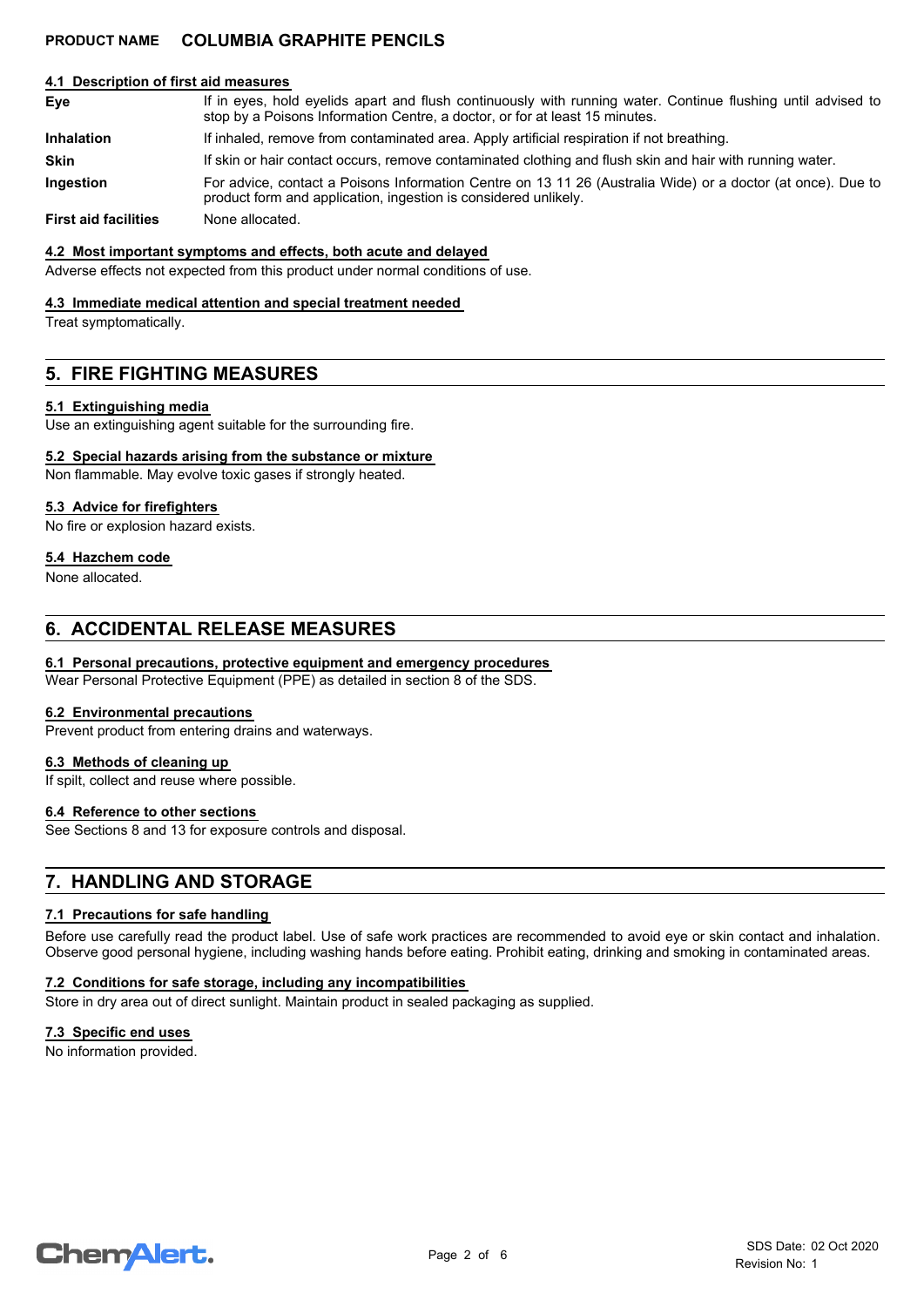# **8. EXPOSURE CONTROLS / PERSONAL PROTECTION**

## **8.1 Control parameters**

## **Exposure standards**

| Ingredient                         | Reference | <b>TWA</b>      |                   | <b>STEL</b>       |                   |
|------------------------------------|-----------|-----------------|-------------------|-------------------|-------------------|
|                                    |           |                 | mq/m <sup>3</sup> | ppm               | mq/m <sup>3</sup> |
| Graphite (all forms except fibres) | SWA [AUS] | $\qquad \qquad$ |                   | $\qquad \qquad$   | $- -$             |
| Kaolin (Inspirable dust)           | SWA JAUSI | --              | 10                | $\qquad \qquad$   | $- -$             |
| Kaolin (Respirable dust)           | SWA [AUS] | $-$             |                   | $\hspace{0.05cm}$ | $\qquad \qquad$   |

#### **Biological limits**

No biological limit values have been entered for this product.

#### **8.2 Exposure controls**

**Engineering controls**

Avoid inhalation. Use in well ventilated areas. If sanding, drilling or cutting, use appropriate local extraction ventilation. Maintain dust levels below the recommended exposure standard.

#### **PPE**

| Eye / Face         | Not required under normal conditions of use. |
|--------------------|----------------------------------------------|
| <b>Hands</b>       | Not required under normal conditions of use. |
| <b>Body</b>        | Not required under normal conditions of use. |
| <b>Respiratory</b> | Not required under normal conditions of use. |

# **9. PHYSICAL AND CHEMICAL PROPERTIES**

#### **9.1 Information on basic physical and chemical properties**

| <b>Appearance</b>                | <b>BLACK SOLID</b>   |
|----------------------------------|----------------------|
| Odour                            | <b>ODOURLESS</b>     |
| Flammability                     | <b>NON FLAMMABLE</b> |
| <b>Flash point</b>               | <b>NOT RELEVANT</b>  |
| <b>Boiling point</b>             | <b>NOT AVAILABLE</b> |
| <b>Melting point</b>             | <b>NOT AVAILABLE</b> |
| <b>Evaporation rate</b>          | <b>NOT AVAILABLE</b> |
| рH                               | <b>NOT AVAILABLE</b> |
| Vapour density                   | <b>NOT AVAILABLE</b> |
| <b>Specific gravity</b>          | <b>NOT AVAILABLE</b> |
| Solubility (water)               | <b>NOT AVAILABLE</b> |
| <b>Vapour pressure</b>           | <b>NOT AVAILABLE</b> |
| <b>Upper explosion limit</b>     | <b>NOT RELEVANT</b>  |
| Lower explosion limit            | NOT RFI FVANT        |
| <b>Partition coefficient</b>     | <b>NOT AVAILABLE</b> |
| <b>Autoignition temperature</b>  | <b>NOT AVAILABLE</b> |
| <b>Decomposition temperature</b> | <b>NOT AVAILABLE</b> |
| Viscosity                        | <b>NOT AVAILABLE</b> |
| <b>Explosive properties</b>      | <b>NOT AVAILABLE</b> |
| <b>Oxidising properties</b>      | <b>NOT AVAILABLE</b> |
| Odour threshold                  | <b>NOT AVAILABLE</b> |
|                                  |                      |

# **10. STABILITY AND REACTIVITY**

#### **10.1 Reactivity**

Carefully review all information provided in sections 10.2 to 10.6.

## **10.2 Chemical stability**

Stable under recommended conditions of storage.

#### **10.3 Possibility of hazardous reactions**

Polymerization is not expected to occur.

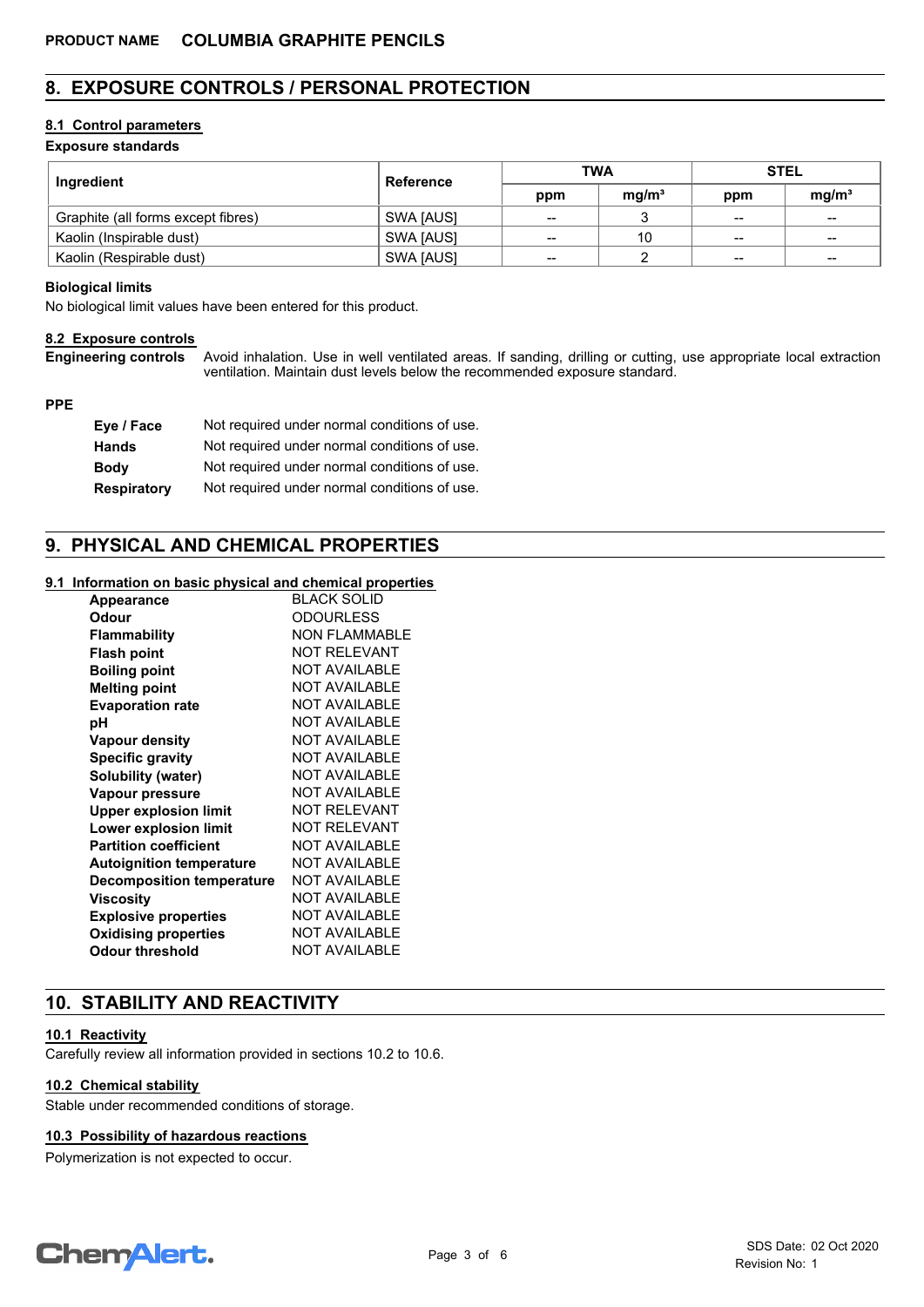#### **10.4 Conditions to avoid**

Avoid heat, sparks, open flames and other ignition sources.

## **10.5 Incompatible materials**

Compatible with most commonly used materials.

#### **10.6 Hazardous decomposition products**

May evolve toxic gases if heated to decomposition.

# **11. TOXICOLOGICAL INFORMATION**

#### **11.1 Information on toxicological effects**

**Acute toxicity**

This product is expected to be of low acute toxicity. Under normal conditions of use, adverse health effects are not anticipated.

### **Information available for the ingredients:**

| Ingredient                         |                                                                                                       | Oral LD50                                                    | Dermal LD50        | <b>Inhalation LC50</b>   |
|------------------------------------|-------------------------------------------------------------------------------------------------------|--------------------------------------------------------------|--------------------|--------------------------|
| <b>KAOLIN</b>                      |                                                                                                       | > 5000 mg/kg (rat)                                           | > 5000 mg/kg (rat) | $\overline{\phantom{a}}$ |
| <b>Skin</b>                        | Not classified as a skin irritant. Skin irritation is not anticipated under normal conditions of use. |                                                              |                    |                          |
| Eye                                | Not classified as an eye irritant. Eye irritation is not anticipated under normal conditions of use.  |                                                              |                    |                          |
| <b>Sensitisation</b>               |                                                                                                       | Not classified as causing skin or respiratory sensitisation. |                    |                          |
| <b>Mutagenicity</b>                | Not classified as a mutagen.                                                                          |                                                              |                    |                          |
| Carcinogenicity                    | Not classified as a carcinogen.                                                                       |                                                              |                    |                          |
| <b>Reproductive</b>                | Not classified as a reproductive toxin.                                                               |                                                              |                    |                          |
| STOT - single<br>exposure          | Not classified as causing organ damage from single exposure.                                          |                                                              |                    |                          |
| <b>STOT</b> - repeated<br>exposure | Not classified as causing organ damage from repeated exposure.                                        |                                                              |                    |                          |
| <b>Aspiration</b>                  | Not relevant.                                                                                         |                                                              |                    |                          |

# **12. ECOLOGICAL INFORMATION**

#### **12.1 Toxicity**

Low toxicity to aquatic organisms.

#### **12.2 Persistence and degradability**

Limited information was available at the time of this review.

#### **12.3 Bioaccumulative potential**

This product is not expected to bioaccumulate.

#### **12.4 Mobility in soil**

Not available, but considered low.

#### **12.5 Other adverse effects**

No information provided.

# **13. DISPOSAL CONSIDERATIONS**

#### **13.1 Waste treatment methods**

| Waste disposal | No special precautions are required for the disposal of this product. |
|----------------|-----------------------------------------------------------------------|
| Legislation    | Dispose of in accordance with relevant local legislation.             |

# **14. TRANSPORT INFORMATION**

**NOT CLASSIFIED AS A DANGEROUS GOOD BY THE CRITERIA OF THE ADG CODE, IMDG OR IATA**

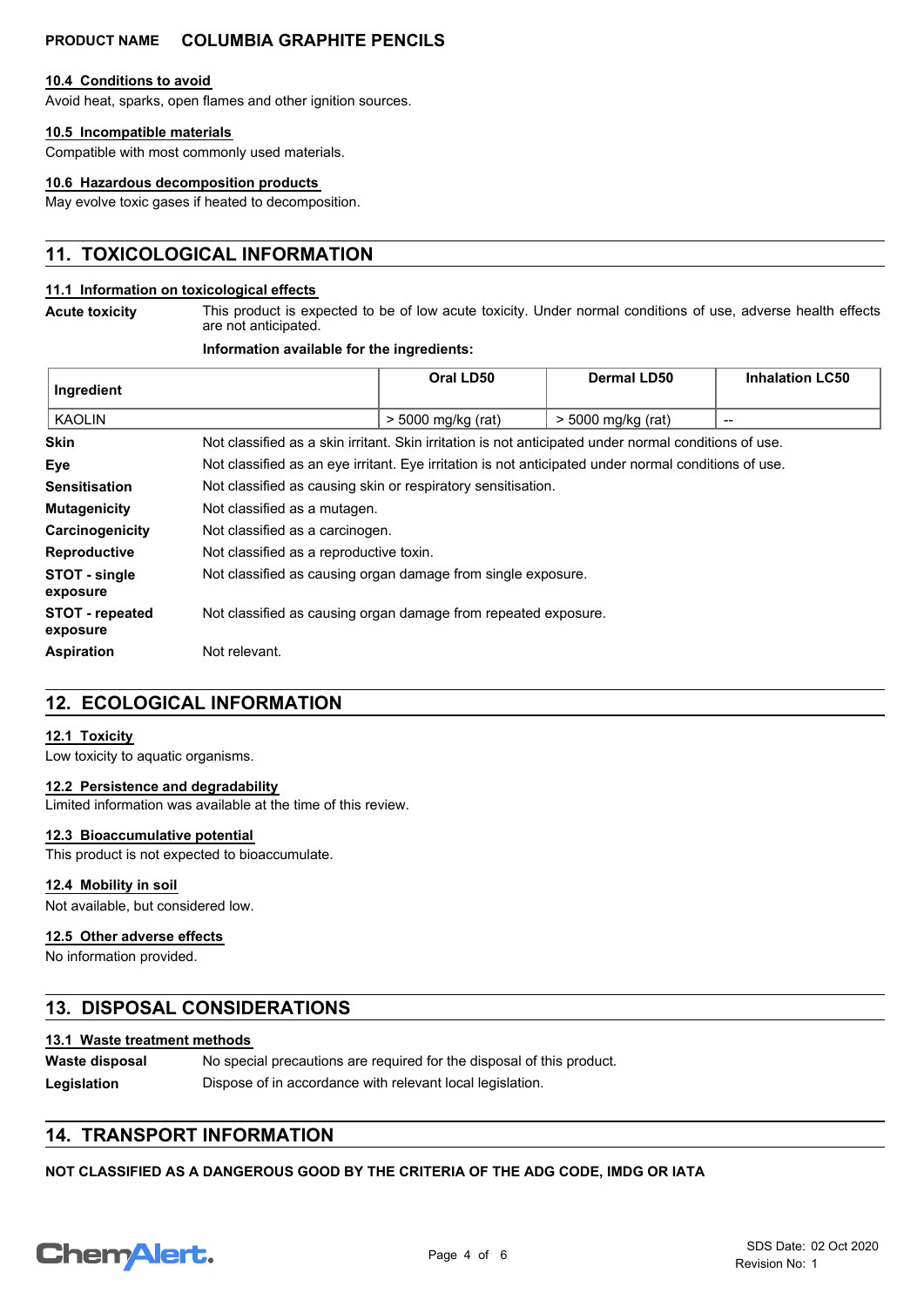|                                     | <b>LAND TRANSPORT (ADG)</b> | <b>SEA TRANSPORT (IMDG / IMO)</b> | AIR TRANSPORT (IATA / ICAO) |
|-------------------------------------|-----------------------------|-----------------------------------|-----------------------------|
| 14.1 UN Number                      | None allocated.             | None allocated.                   | None allocated.             |
| 14.2 Proper<br><b>Shipping Name</b> | None allocated.             | None allocated.                   | None allocated.             |
| 14.3 Transport<br>hazard class      | None allocated.             | None allocated.                   | None allocated.             |
| 14.4 Packing Group                  | None allocated.             | None allocated.                   | None allocated.             |

#### **14.5 Environmental hazards**

Not a Marine Pollutant.

#### **14.6 Special precautions for user**

**Hazchem code** None allocated.

# **15. REGULATORY INFORMATION**

**15.1 Safety, health and environmental regulations/legislation specific for the substance or mixture**

A poison schedule number has not been allocated to this product using the criteria in the Standard for the Uniform Scheduling of Medicines and Poisons (SUSMP). **Poison schedule**

Safework Australia criteria is based on the Globally Harmonised System (GHS) of Classification and Labelling of Chemicals. **Classifications**

#### **AUSTRALIA: AIIC (Australian Inventory of Industrial Chemicals)** All components are listed on AIIC, or are exempt. **Inventory listings**

# **16. OTHER INFORMATION**

PERSONAL PROTECTIVE EQUIPMENT GUIDELINES: **Additional information**

The recommendation for protective equipment contained within this report is provided as a guide only. Factors such as form of product, method of application, working environment, quantity used, product concentration and the availability of engineering controls should be considered before final selection of personal protective equipment is made.

HEALTH EFFECTS FROM EXPOSURE:

It should be noted that the effects from exposure to this product will depend on several factors including: form of product; frequency and duration of use; quantity used; effectiveness of control measures; protective equipment used and method of application. Given that it is impractical to prepare a report which would encompass all possible scenarios, it is anticipated that users will assess the risks and apply control methods where appropriate.